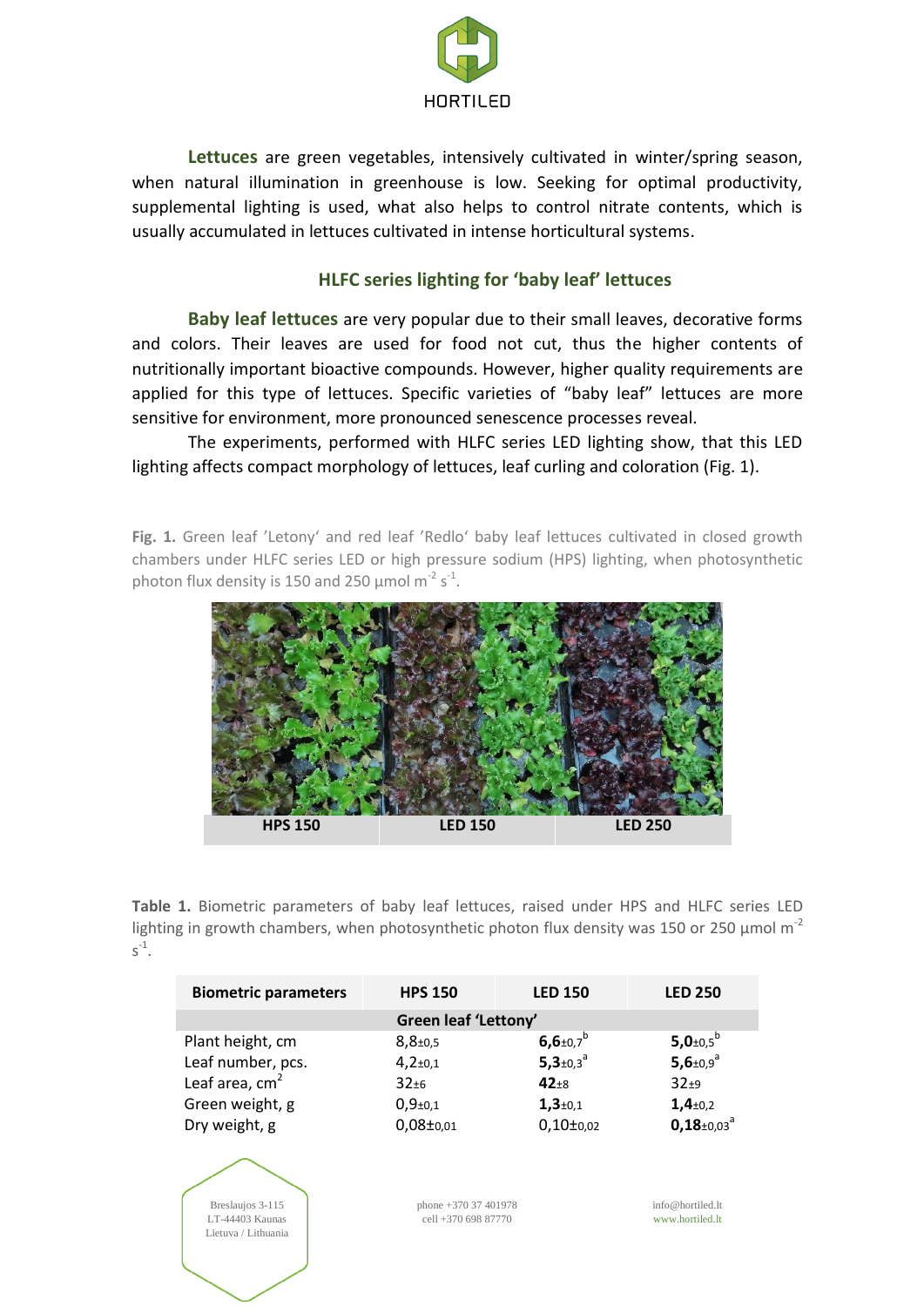

| Red leaf 'Redlo'  |                            |                              |                                      |  |  |  |
|-------------------|----------------------------|------------------------------|--------------------------------------|--|--|--|
| Plant height, cm  | $9,1{\scriptstyle \pm0.6}$ | 7,9 $\pm$ 0,5 <sup>b</sup>   | $5,7{\scriptstyle \pm0.5}^{\rm b}$   |  |  |  |
| Leaf number, pcs. | $4,4_{\pm 0,14}$           | $5,3{\scriptstyle \pm0,2}^a$ | 5,8 $\pm$ 0,5 $^{a}$                 |  |  |  |
| Leaf area, $cm2$  | $52+8$                     | $62 + 16$                    | $47+9$                               |  |  |  |
| Green weight, g   | $1,0+0,1$                  | $1,3+0,3$                    | $1,4{\scriptstyle \pm0,2}$           |  |  |  |
| Dry weight, g     | $0,08+0,01$                | $0,08_{\pm 0,02}$            | $0,15{\scriptstyle \pm0.03}^{\rm a}$ |  |  |  |

a – significantly higher, b – significantly lower than HPS 150; when p≤0,05.

Blue light deficiency in high pressure sodium lamps determines, that lettuces, cultivated under them possess long, but delicate leaves (table 1). Suitably balanced lighting spectra of HLFC series LED lamps, enriched with certain blue light wavelengths, results in smaller plant height, but higher leaf area and productivity (table 1, LED 150). However, for "baby leaf" lettuce plants, sensible for environment, the lower, 150 µmol m<sup>-2</sup>s<sup>-1</sup> LED flux is enough, because increasing it, leaf area is reduced and rapid senescence occur.

Very important is light effect on pigment content in lettuce leaves: HLFC LED light and bigger its flux resulted in significantly higher anthocyan level in lettuce leaves and brighter red coloration of leaves (Fig. 1). Chlorophyll index in lettuce, cultivated under LED and HOS lamps, did not differ, however higher flux of LED light resulted in higher chlorophyll index in leaves (Fig. 2 B)

Worth to mention, that green leaf lettuces are more sensitive for light and 250  $\mu$ mol m<sup>-2</sup>s<sup>-1</sup> LED light flux acted as photostress. When red leaf lettuces, naturally containing higher contents of antioxidant compounds (anthocyan, ascorbic acid, phenolic compounds), tolerated high intensity of lighting, which even stimulates the accumulation of ascorbic acid in their leaves (Fig. 2 A).



**Fig. 2.** Biochemical parameters of "baby leaf" lettuces, raised under HPS and HLFC series LED lamps. Photosynthetic photon flux density - 150 or 250  $\mu$ mol m<sup>-2</sup> s<sup>-1</sup>. Results are presented in green weight.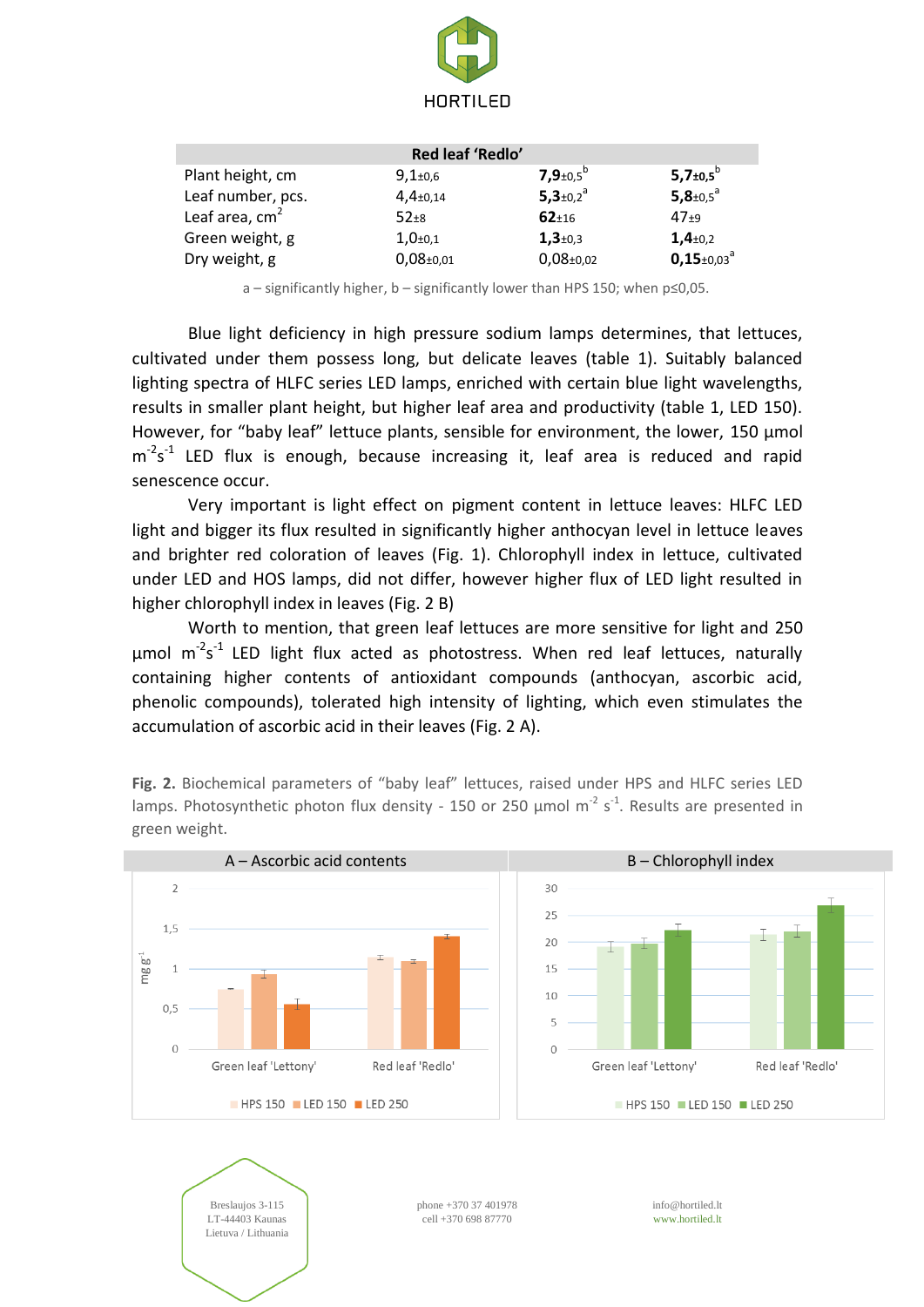

# **HLFC series lighting for lettuce transplants in greenhouse**

Intense horticultural systems usually seek to minimize cultivation costs by eliminating supplemental lighting, or minimizing it, depending on the season. However, suitable flux of proper supplemental lighting determines total productivity, quality of yield. It is of special importance cultivating lettuce transplants, even if in further cultivation steps no lighting would be used.

Experiments, performed at industrial greenhouses of LRCAF Institute of Horticulture, show, that red and green leaf lettuce transplants, cultivated under HLFC series LED lighting, were less elongated, but accumulated the same biomass as the ones, cultivated under high pressure sodium (HPS) lamps (Fig. 2). Red and green leaf lettuce roots differentially responded to applied lighting: green leaf lettuces formed 56% higher root green biomass and two times higher root dry mass, as compared to lettuce transplants, cultivated under HPS lamps under the same intensity. Red leaf lettuce formed slightly lower green root biomass, however dry root mass was the same. This shows that LED lighting resulted in higher flux of materials to roots, thus, independently from the accumulated biomass, roots were stronger.

Compact lettuce transplant morphology resulted in their better rooting and starting growth after transplanting in greenhouse or field. More positive results were not obtained, when photosynthetic flux density of LED lighting was increased to 250 µmol  $m^{-2}s^{-1}$ .

| <b>Biometric parameters</b> | <b>HPS 150</b>                                | <b>LED 150</b>                     | <b>LED 250</b>               |  |
|-----------------------------|-----------------------------------------------|------------------------------------|------------------------------|--|
|                             | Green leaf lettuce 'Lollo Bionda' transplants |                                    |                              |  |
| Plant height, cm            | $9,4{\scriptstyle \pm1,2}$                    | 5,9 $\pm$ 0,5 <sup>b</sup>         | 6,4 $\pm$ 0,4 $^{\circ}$     |  |
| Leaf number, pcs.           | $5,1{\scriptstyle \pm0,2}$                    | $5,3{\scriptstyle \pm0,3}$         | $5,3{\scriptstyle \pm0,1}$   |  |
| Leaf area, $cm2$            | $123 + 18$                                    | $91+25$                            | $100+25$                     |  |
| Aboveground green weight, g | $3,8+0,4$                                     | $3,8{\scriptstyle \pm1,1}$         | $2,5+0,3^b$                  |  |
| Root green weight, g        | $0,8{\scriptstyle \pm0,1}$                    | $1,2{\scriptstyle \pm}0.2^a$       | $1,2{\pm}0,1^a$              |  |
| Root dry weight, g          | $0,04_{\pm 0,02}$                             | $0.08 \pm 0.01$ <sup>a</sup>       | $0,08 \pm 0.01$ <sup>a</sup> |  |
|                             | Red leaf lettuce 'Lollo Rosa' transplants     |                                    |                              |  |
| Plant height, cm            | $11,6{\scriptstyle \pm1,2}$                   | $8,7{\scriptstyle \pm0,6}^{\rm b}$ | 7,9 $\pm 0.9^b$              |  |
| Leaf number, pcs.           | $5,3{\scriptstyle \pm0,3}$                    | $5,4{\scriptstyle \pm0,3}$         | $5,7{\scriptstyle \pm0,6}$   |  |
| Leaf area, $cm2$            | 176±30                                        | $127 \pm 11^{b}$                   | $122_{\pm 23}$ <sup>b</sup>  |  |
| Aboveground green weight, g | $3,3{\scriptstyle \pm0,1}$                    | $3,0{\scriptstyle \pm0.7}$         | $3,4{\scriptstyle \pm0,3}$   |  |
| Root green weight, g        | $0,9{\scriptstyle \pm0,3}$                    | $0,7{\scriptstyle \pm0,1}$         | $0,7{\scriptstyle \pm0,0}$   |  |
| Root dry weight, g          | $0,04{\scriptstyle \pm0,14}$                  | $0,04_{\pm0,00}$                   | $0,05+0,01$                  |  |

**Table 2.** Biometric parameters of lettuce transplants, raised under HPS or HLFC series lighting in greenhouse. Photosynthetic photon flux density was 150 or 250  $\mu$ mol m<sup>-2</sup> s<sup>-1</sup>.

a – significantly higher, b – significantly lower than HPS 150; when p≤0,05.



phone +370 37 401978 cell +370 698 87770

info@hortiled.lt www.hortiled.lt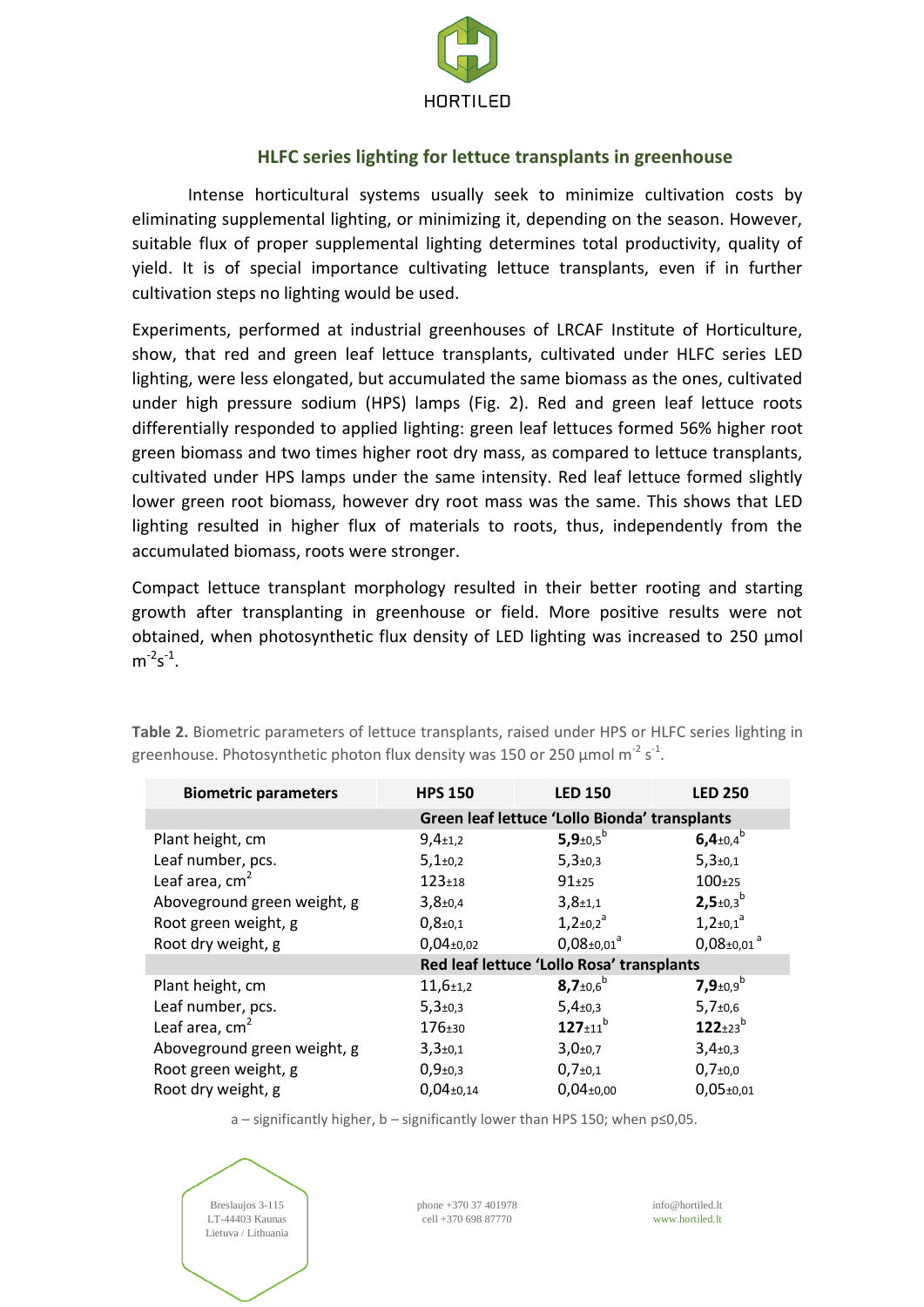

After transplanting in greenhouse (Fig.3), no significantly different effect on lettuce productivity, cultivated under HPS or HLFC series LED lighting was observed (table 3)., however, optimal photosynthetic flux of LED lighting  $-150$  µmol  $m^{-2}s^{-1}$  – resulted in higher chlorophyll index, ascorbic acid contents and lower nitrate concentration in lettuce leaves (Fig. 4). Higher light flux of 250  $\mu$ mol m<sup>-2</sup>s<sup>-1</sup> during the whole cultivation cycle, was redundant and possibly evoked more rapid senescence processes.

**Fig. 3.** Different lettuce varieties, cultivated under HLFC series LED or high pressure sodium (HPS) lighting, when photosynthetic photon flux density 150 or 250  $\mu$ mol m<sup>-2</sup> s<sup>-1</sup>



**Table 3.** Aboveground green mass of lettuces, cultivated under HPS or HFLC series LED lights in greenhouse. Photosynthetic photon flux – 150 or 250  $\mu$ mol m<sup>-2</sup> s<sup>-1</sup>.

| <b>Biometric parameters</b>       | <b>HPS 150</b>               | <b>LED 150</b>  | <b>LED 250</b>               |  |  |  |
|-----------------------------------|------------------------------|-----------------|------------------------------|--|--|--|
| Green leaf lettuce 'Lollo Bionda' |                              |                 |                              |  |  |  |
| Aboveground green weight, g       | $85,1{\scriptstyle\pm11.6}$  | $75.3 \pm 12.6$ | $82,2{\scriptstyle \pm17,2}$ |  |  |  |
| Red leaf lettuce 'Lollo Rosa'     |                              |                 |                              |  |  |  |
| Aboveground green weight, g       | $90,3{\scriptstyle \pm11,2}$ | 79,4±15,6       | $88,6{\scriptstyle \pm14,1}$ |  |  |  |

Breslaujos 3-115 LT-44403 Kaunas Lietuva / Lithuania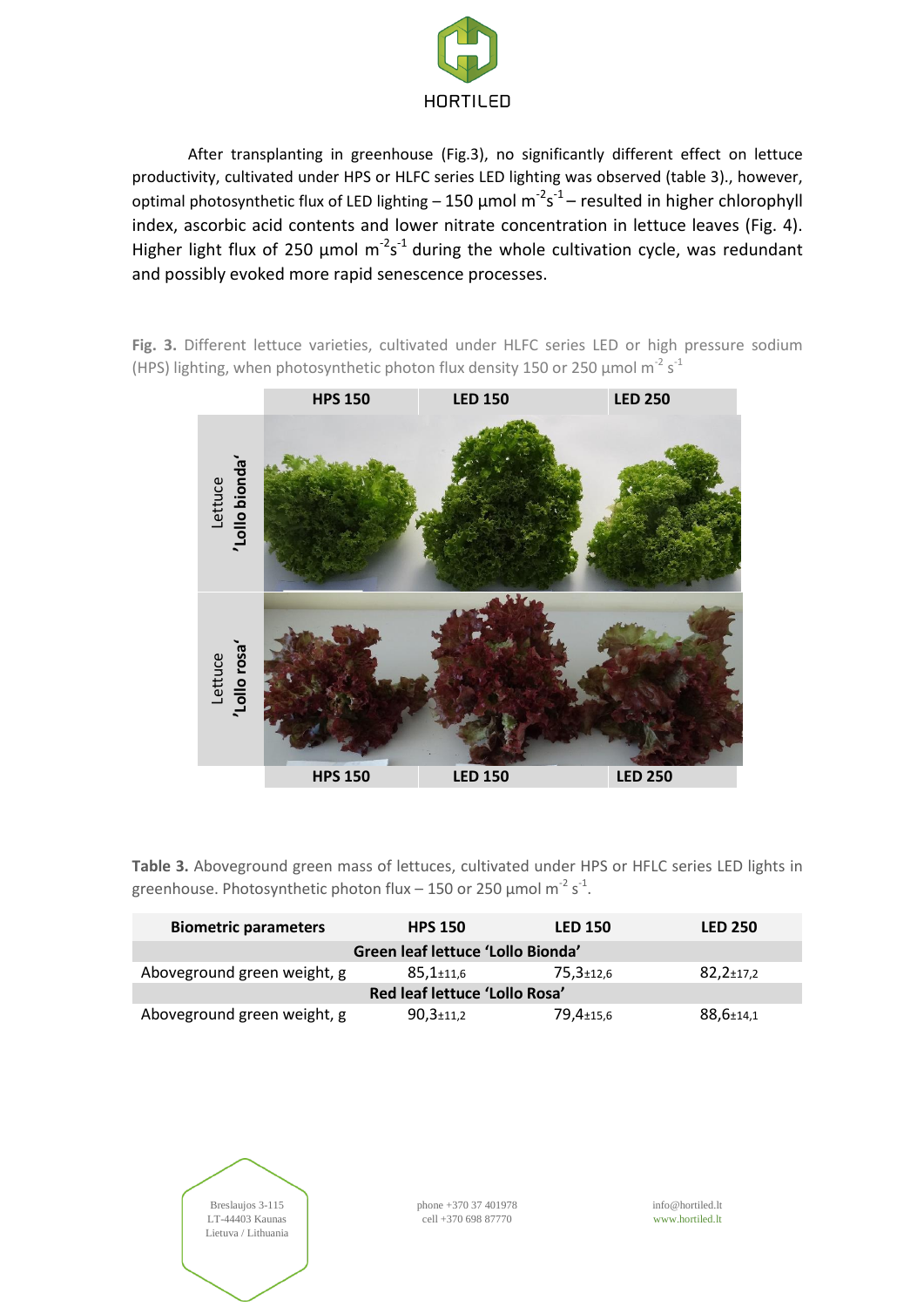

**Fig 4.** Biochemical parameters of lettuces, cultivated under HPS or HFLC series LED lights in greenhouse. Photosynthetic photon flux - 150 or 250  $\mu$ mol m<sup>-2</sup> s<sup>-1</sup>.



### **Conclusions**

HPS 150 LED 150 LED 250

- Cultivating lettuces under high pressure sodium and HLFC series LED light at the same intensity level, it was determined, that the spectra of HLFC series lamps results in more compact lettuce morphology (in all maturity stages) with no negative effect on total plant productivity,
- HLFC series LED light spectra enhanced assimilate transport to roots, thus in lettuce roots relatively higher amount of dry matter was accumulated. Lighting effect on root green biomass formation is specific for lettuce varieties.
- HLFC series LED light spectra promotes accumulation of chlorophyll pigments, ascorbic acid and evokes more intense nitrate reduction, thus increasing nutritional value of lettuce.
- There is no use to increase LED light intensity form 150 to 250  $\mu$ mol m<sup>-2</sup> s<sup>-1</sup>, as higher lighting flux does not increase lettuce growth and productivity, but

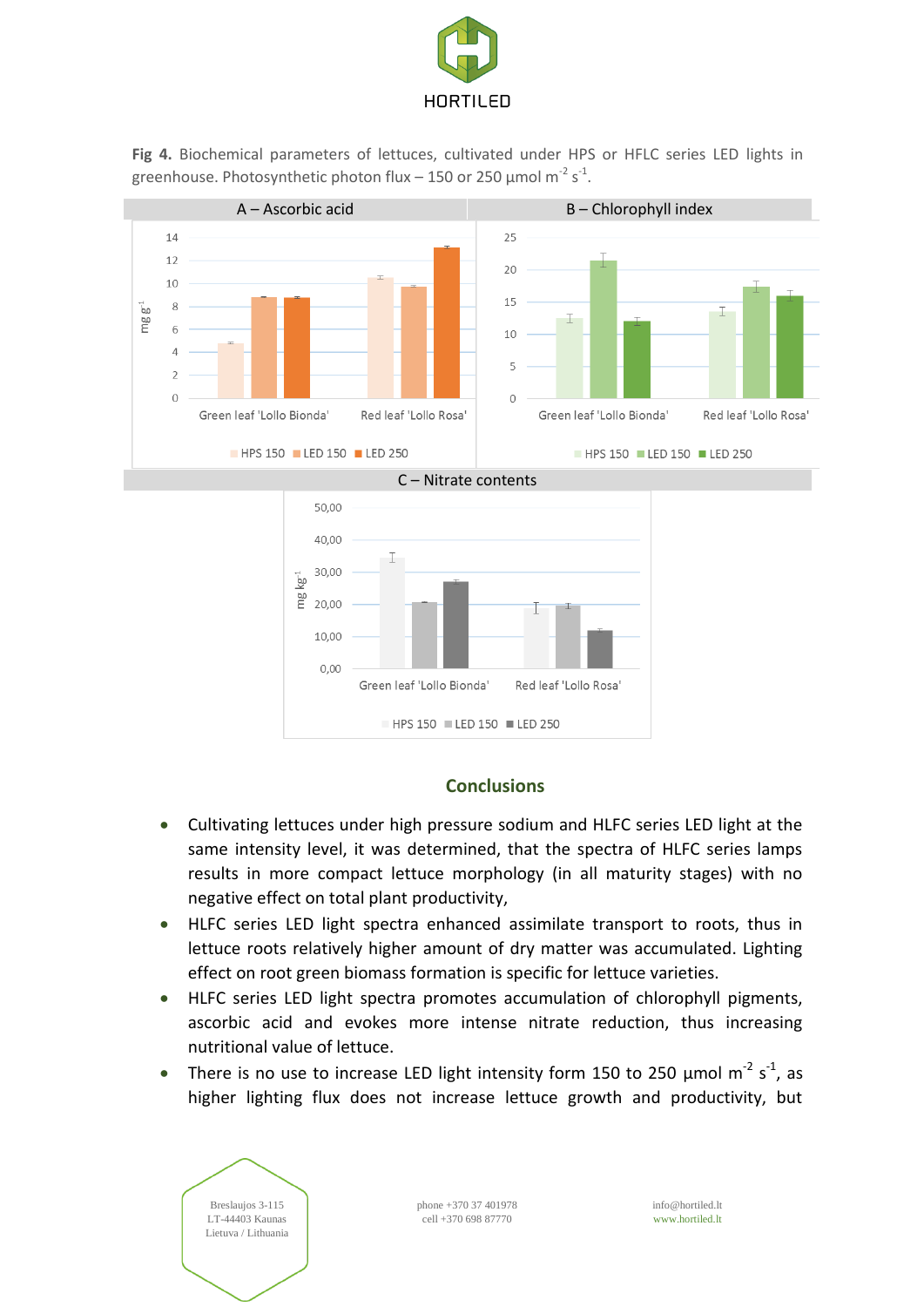

induces natural physiological senescence processes, what is of high importance cultivating special "baby leaf" varieties.

 Seeking for optimal effect, solid state lighting spectra and intensity should be properly selected according lettuce type, variety.

#### **Methods**

The objective of studies – "baby leaf" type green leaf lettuces 'Lettony' and red leaf 'Redlo' and regular maturity green leaf 'Lollo Bionda' and red leaf 'Lollo Rosa' lettuces, cultivated in industrial greenhouse of LRCAF Institute of Horticulture, covered by double plastic cover. Lettuces raised in neutralized peat substrate PG mix. Day/night temperature ~21/17±2°C.

Supplemental lighting (in the background of natural lighting) was provided by HLFC series LED lamps, photosynthetic photon flux density of 150 or 250  $\mu$ mol m<sup>-2</sup> s<sup>-1</sup>. High pressure sodium lamps (HPS; Son-T Agro, Philips) were used for reference at photosynthetic photon flux density of 150  $\mu$ mol m<sup>-2</sup> s<sup>-1</sup>. 16 h photoperiod was maintained.

10 occasionally selected plants, suitable to represent the treatment were used for biometric analysis. For biochemical analysis, the conjugated biological sample from representative plants was prepared. Ascorbic acid contents were determined by spectrophotometric method. Nitrate contents – by potentiometric method, using nitrate selective electrode. Chlorophyll index – using Dualex meter (Force-A). Results are presented as the average ±standard deviation.